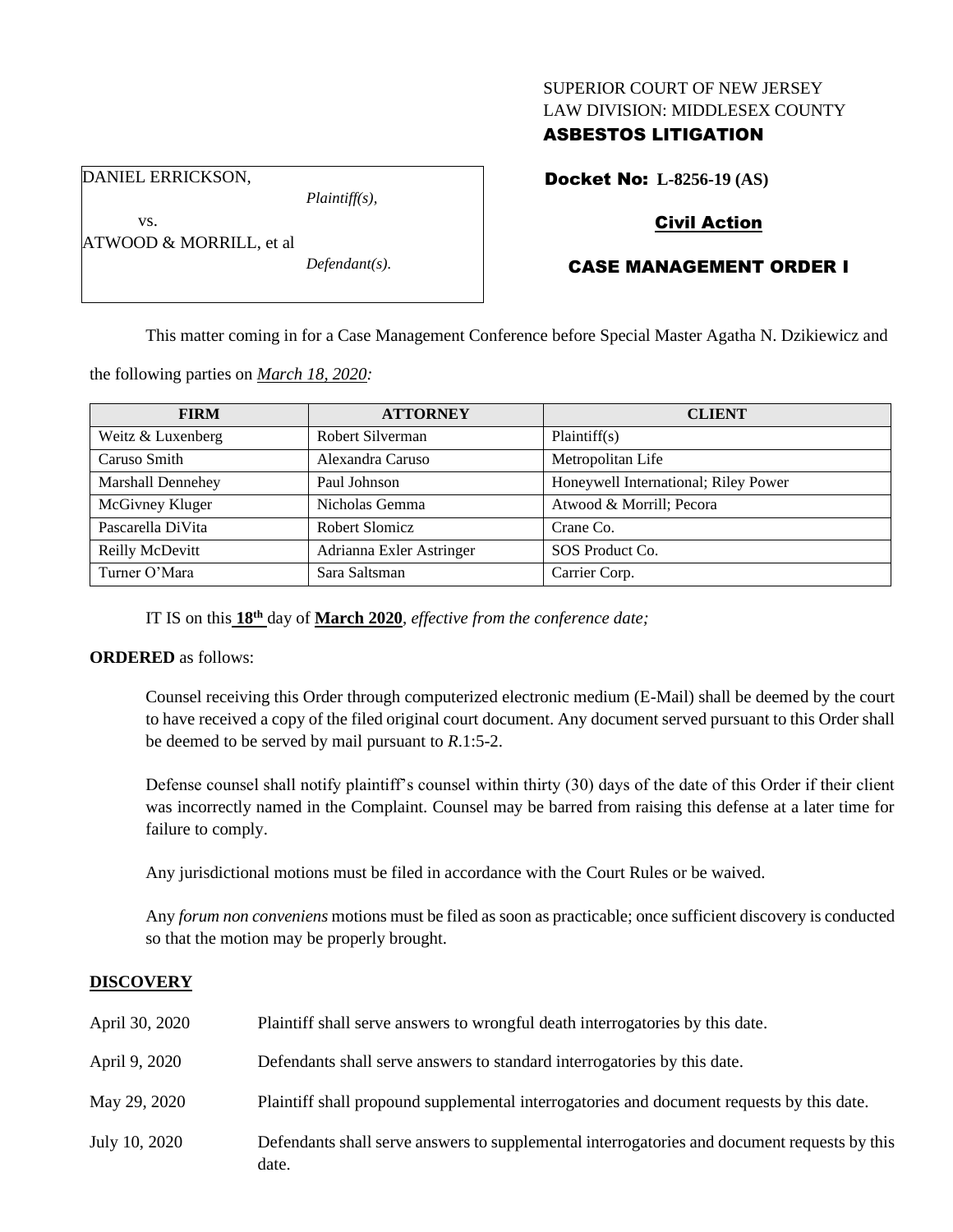| May 29, 2020       | Defendants shall propound supplemental interrogatories and document requests by this date.                                                                                                                  |
|--------------------|-------------------------------------------------------------------------------------------------------------------------------------------------------------------------------------------------------------|
| July 10, 2020      | Plaintiff shall serve answers to supplemental interrogatories and document requests by this<br>date.                                                                                                        |
| September 30, 2020 | Fact discovery, including depositions, shall be completed by this date. Plaintiff's counsel shall<br>contact the Special Master within one week of this deadline if all fact discovery is not<br>completed. |
| October 30, 2020   | Depositions of corporate representatives shall be completed by this date.                                                                                                                                   |

## **EARLY SETTLEMENT**

January 8, 2021 Settlement demands shall be served on all counsel and the Special Master by this date.

#### **MEDICAL EXPERT REPORT**

- December 18, 2020 Plaintiff shall serve medical expert reports by this date.
- December 18, 2020 Upon request by defense counsel, plaintiff is to arrange for the transfer of pathology specimens and x-rays, if any, by this date.
- April 9, 2021 Defendants shall identify its medical experts and serve medical reports, if any, by this date. In addition, defendants shall notify plaintiff's counsel (as well as all counsel of record) of a joinder in an expert medical defense by this date.

#### **LIABILITY EXPERT REPORTS**

- December 18, 2020 Plaintiff shall identify its liability experts and serve liability expert reports by this date or waive any opportunity to rely on liability expert testimony.
- April 9, 2021 Defendants shall identify its liability experts and serve liability expert reports, if any, by this date or waive any opportunity to rely on liability expert testimony.

#### **SUMMARY JUDGMENT MOTION PRACTICE**

- January 8, 2021 Plaintiff's counsel shall advise, in writing, of intent not to oppose motions by this date.
- January 22, 2021 Summary judgment motions shall be filed no later than this date.
- February 19, 2021 Last return date for summary judgment motions.

#### **EXPERT DEPOSITIONS**

May 7, 2021 Expert depositions shall be completed by this date. To the extent that plaintiff and defendant generic experts have been deposed before, the parties seeking that deposition in this case must file an application before the Special Master and demonstrate the necessity for that deposition. To the extent possible, documents requested in a deposition notice directed to an expert shall be produced three days in advance of the expert deposition. The expert shall not be required to produce documents that are readily accessible in the public domain.

 $\_$  , and the set of the set of the set of the set of the set of the set of the set of the set of the set of the set of the set of the set of the set of the set of the set of the set of the set of the set of the set of th